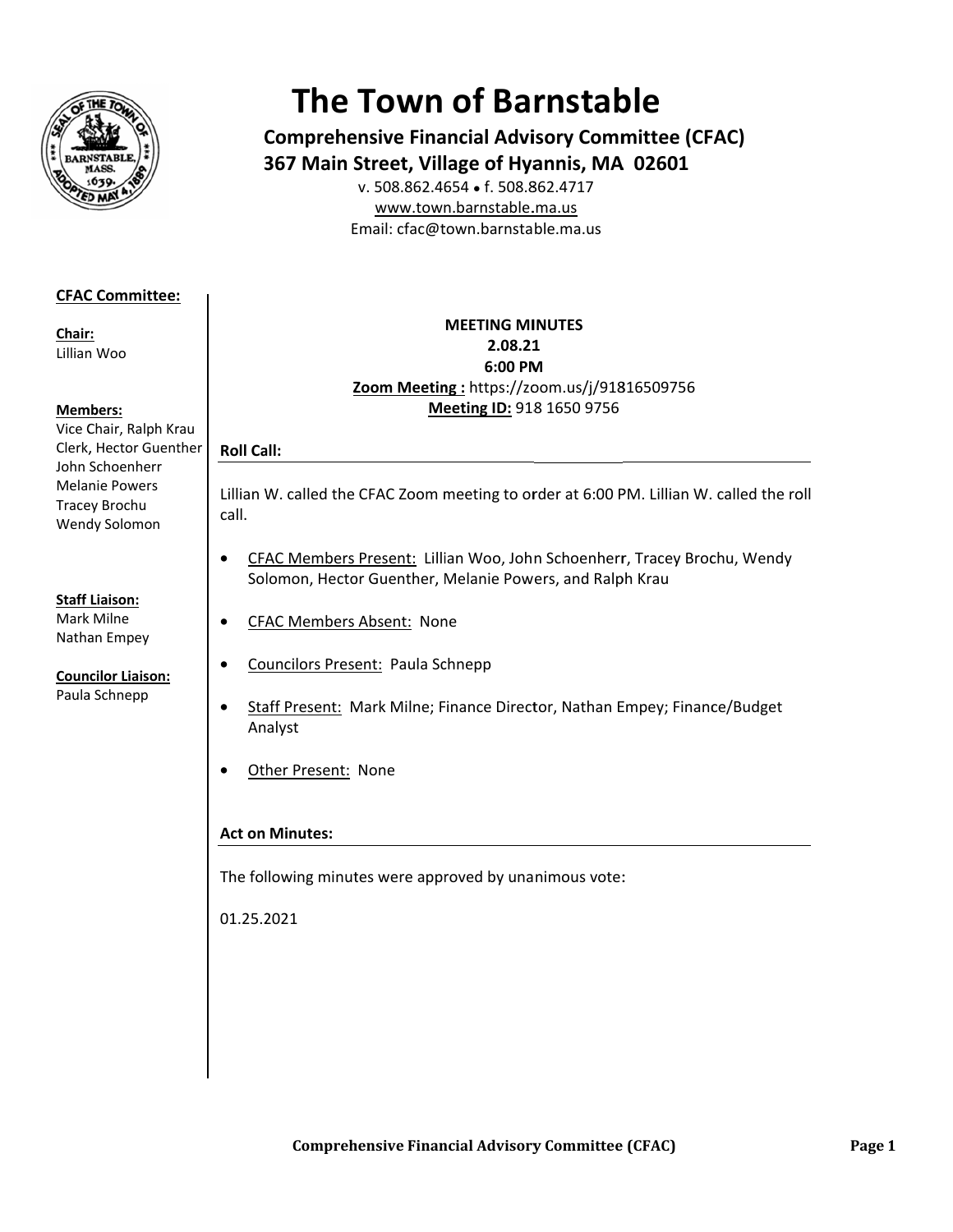#### **Public Comments:**

None

| Correspondence:      |  |  |
|----------------------|--|--|
|                      |  |  |
| None                 |  |  |
| <b>Staff Report:</b> |  |  |
| None                 |  |  |
| <b>Old Business:</b> |  |  |

Lillian W. introduced CFAC's draft review of the CWMP financial plan, which the committee moved to approve the report. Melanie P. noted there is a typo on the third page, and that "is" should be changed to "be" for the Decision Point Title - Will a systems Development Charge is Implemented. Melanie P. also noted that in addition to emphasizing clarity and equity, we also talk about transparency. Melanie P. noted we didn't want the citizen to think there is some sneaky way of adding additional cost, so we should add to one of the statements "implemented with transparency". Melanie P. noted the reason we suggested this was to keep it simple and at a time when people aren't trusting officials.

Committee approved unanimously to add "transparent" to the end of the last sentence within the Decision Point – Sewer Assessment section.

Committee unanimously approved CFAC's CWMP Financial Plan Report that will be distributed to Town Council.

Mark M. summarized the report for Council Schnepp. Mark M. noted CFAC supports the idea for a General Fund contribution through a debt exclusion, a \$17,000 sewer assessment, a 2% interest rate above the borrowing rate, that the town include a connection program as a part of this program, and eliminate the system development charge.

Paula S. wanted to thank the committee for their recommendations. Lillian W. responded we wanted it to be open and transparent as possible. Melanie P. noted we anticipate it to be challenging in terms of communication on getting everyone on board, but we're passionate about clean water. Councilor Paula S. asked Mark if the report can be posted on the new water resources webpage? Mark M. responded this would be a good document to be included on that website.

## **New Business:**

Mark M. summarized his update on the financial condition of the Town that was presented to Town Council at a joint meeting with the school committee on January 21, 2021. Mark M. noted this annual presentation to Town Council is required as per the town charter to review the town's financial condition as we develop the next fiscal year budget. Mark M. noted we begin with a review of the town's financial report card, which a good indication of our bond rating. Mark M. noted every year we have to issue bonds to fund our capital program, which requires a bond rating to be done by one of the rating agencies. Mark M. noted the analytic framework used by the Standard & Poor's rating agency for rating the town by allocating the largest scoring towards the economy at 30%, 20% management, 10% institutional framework, and 30% for financial condition. Mark M. noted this then gets tweaked annually with either positive or negative factors to come up with a final rating. Mark M. noted the town's AAA rating was reaffirmed last week. Mark M. noted the town issued its Comprehensive Annual Financial Report (CAFR) at the end of December, which we ended up with a clean opinion by the auditors. Mark M. noted all the good news from the report is somewhat tempered by large liabilities that are on our statement of net position. Mark M. noted the county pension liability of \$117 million is on a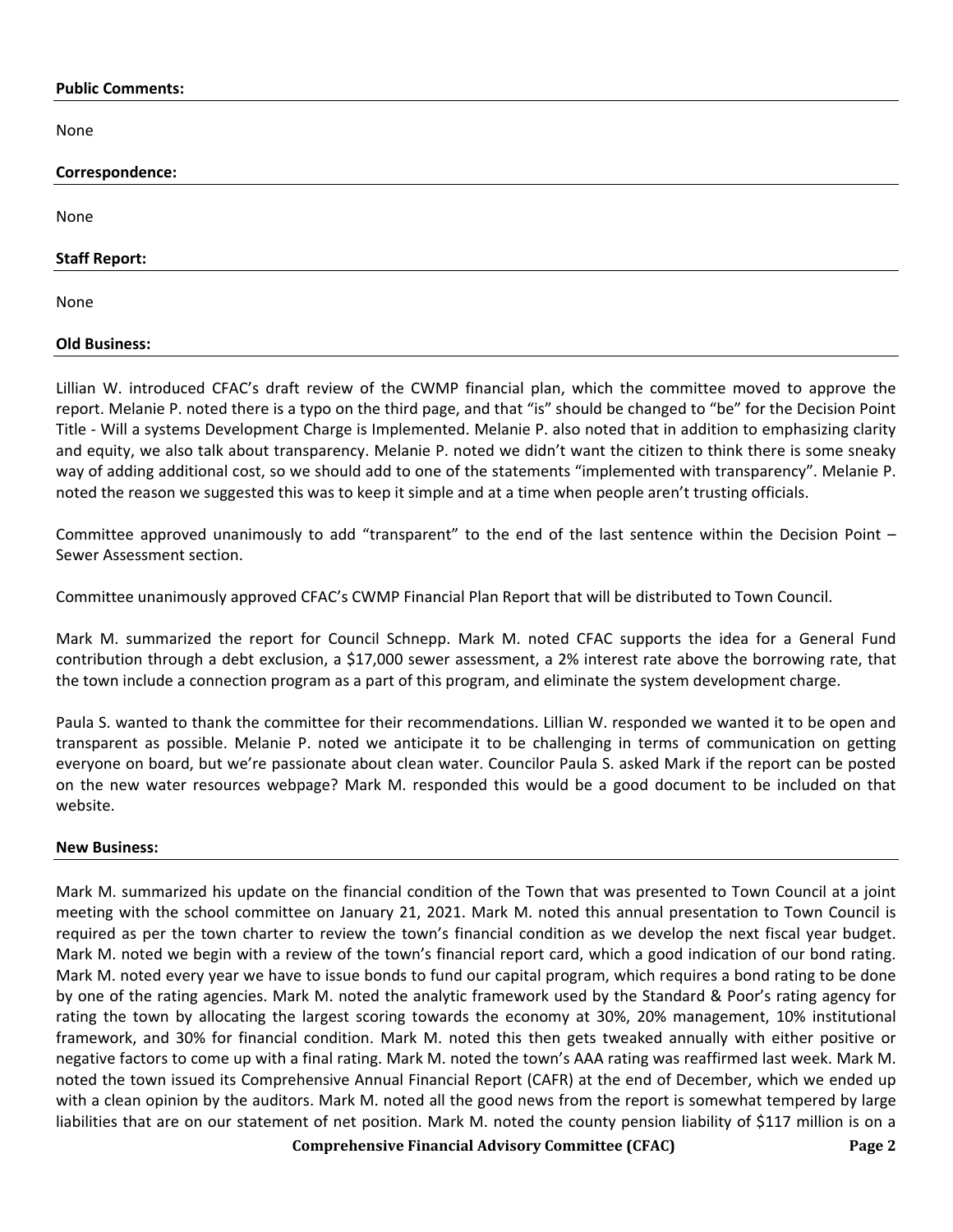funding schedule to be fully paid off by the year 2035. Mark M. noted our annual assessment factors in a cost for amortization that unfunded liability. Mark M. noted we are not required to amortize the Other-Post-Employment-Benefits (OPEB) unfunded liability of \$210 million yet. This liability is mostly for health insurance, which we are not required to amortize yet. Mark M. noted at some point we may be required to amortize this liability, but it has not been legislated to date. Mark M. noted we have taken proactive measure to create a trust fund and start putting money aside to accumulate resources to meet that liability down the road. Also, the town's share of the Mass Teachers Retirement System (MTRS) liability of \$147 million is one-hundred percent the responsibility of the Commonwealth of Massachusetts. We do not have to pay into the MTRS, but we are required to disclose this in the footnotes of the CAFR. Mark M. noted overall good financial report both from the bond rating agency and CAFR.

Mark M. noted the next area is how we closed the fiscal year 2020 budget. Mark M. noted our actual revenues exceed budget expectations by \$2.7 million. The motor vehicle excise tax saw the most favorable variance. Mark M noted on the expenditure side we returned over \$4.2 million in appropriation due to measures in place in the last quarter of the fiscal year to freeze hiring for vacant positions and cut all discretionary spending, and we tried to reduce all nondiscretionary spending as much as possible. As for the enterprise funds, eight out of nine enterprise funds had favorable budget variances. Mark M. noted the golf course was hit the hardest by the pandemic, because we had to close the golf course during its busiest time for a number of weeks. Mark M. noted seven of the enterprise funds budgeted reserves to balance their operations budget in the fiscal year, which most of them used less than what was budgeted, resulting in a favorable budget variance. Melanie P. asked why the golf course budgeted a surplus, that is, what was expected to happen there? Mark M. responded that we actually used \$150,000 of their surplus to balance the budget.

Mark M. noted every year we have to send our free cash balances to the Department of Revenue (DOR) to be certified as of June 30th. This is cash in the town treasury that is free and clear of any encumbrances against it. Collectively we had over \$39 million in certified free cash by the department of revenue, most of which is in the General Fund at \$18 million and almost \$10 million in the sewer enterprise fund. Mark M. noted we have a pretty good balance in most of our funds. Mark M. noted over a ten year period we used on average \$2.9 million in surplus to balance our budgets. Mark M. noted we generate almost \$5 million a year collectively, but used less than that a year on average to balance our budgets. Mark M. noted that we have a structurally balanced budget. Even though we're using a portion of this reserve to balance the operating budget, we're generating more than what we're actually using. Mark M. noted we generated a good surplus this year because we froze hiring and tried to cut as much of the discretionary spending as possible. Mark M. noted reserves as a percentage of our operating budget recommended by bond rating agencies ranges from 8% to 16%, but a lot depends on the nature of revenues. Mark M. noted most of our funds meet that criterion with the exception of the water and golf enterprise fund.

Mark M. noted that we're continuing to build up the Other-Post-Employment-Benefits (OPEB) each year to deal with the health insurance unfunded liability. Mark M. noted we have almost \$6 million in that trust fund.

Based on the town's revenue trends, our tax levy has gone from \$97 million to \$132 million, and our override taxing capacity continues to grow. Mark M. noted this is because our town's property values continue to grow. Mark M. noted we're taxing about 33% of the overall taxing capacity.

Of the largest ten taxpayers in town, two new entries were added to the list. Mark M. noted Cape Cod 5 Saving Bank is now included on the list with their new headquarters and GS Barnstable Landowner with the new developments complexes in Independence Park. Mark M. noted the main thing is there is no single tax payer that the town depends on. Hector G. asked what are the three utilities assets comprised of? Mark M. responded an example would be Eversource assets such as poles and wires. Hector G. asked who would value those properties? Mark M. responded the town assessor. Mark M. noted another example will be the Vineyard Wind conduit project with a substation - all of that would be taxable properties. Tracey B. asked what point in time are these properties valued at? Mark M. responded January 1 of every year. Melanie P. asked why is Verizon not on this slide? Mark M. because they are not a part of the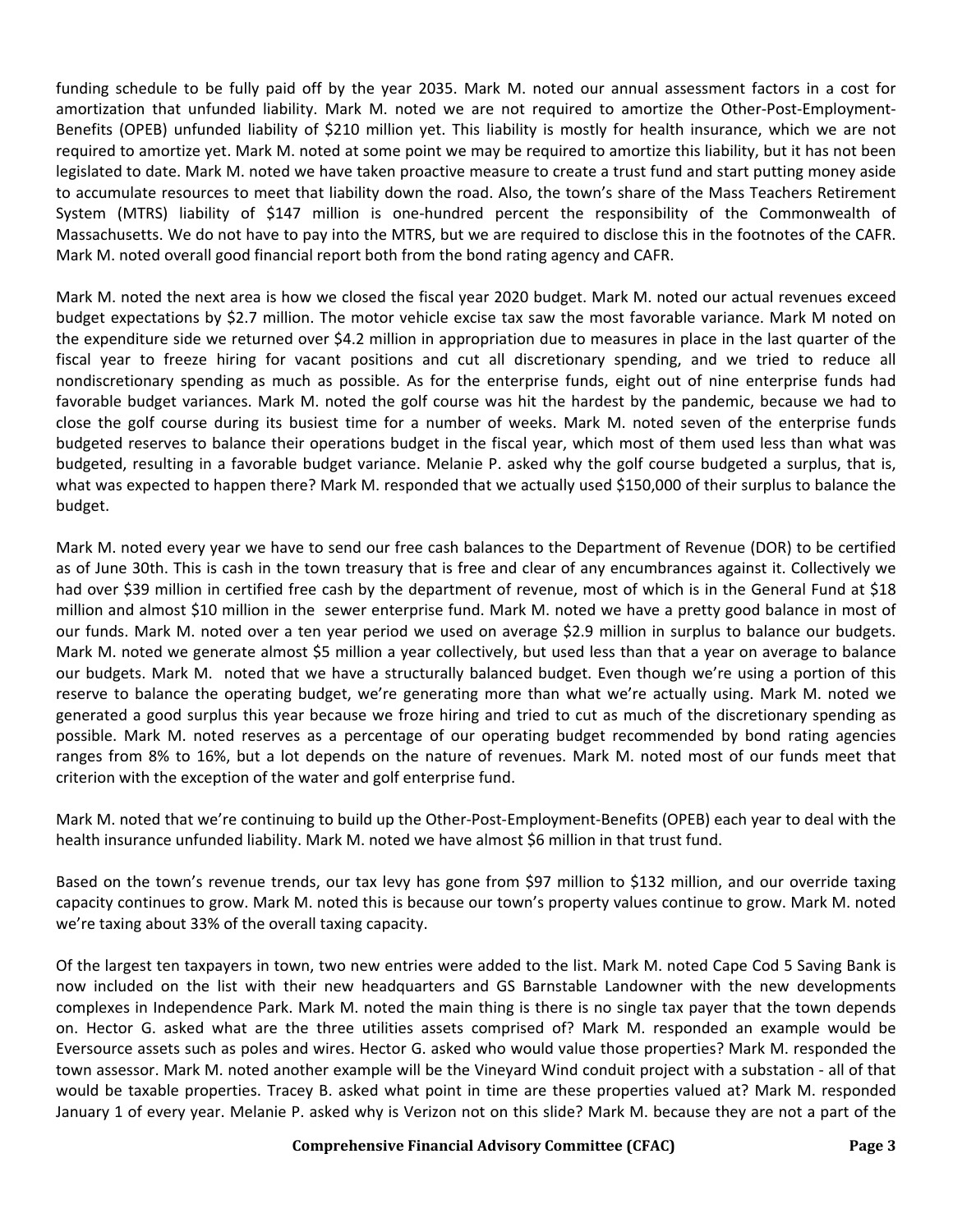top ten. Hector G. noted the total assessed value, of the top ten taxpayers went up over a \$100 million, or 20% in one year. Mark M. noted of our top ten tax payers, they make up only 3.65% of the total town tax base, so we have a very small percentage and a very diverse tax base because we have so much residential property. Mark M. noted when you have a tax payer that pays a significant portion of your tax levy, if something were to happen to the their value, it could have a significant impact because the tax levy gets redistributed to every other tax payer in town.

Mark M. noted he thinks that an increase of \$1 million in new property tax growth every year is going to be a challenge for us. We still don't know the impact of COVID, but we still have large projects in the pipeline for the Cape Plaza and Vineyard Wind.

Mark M. noted the Cape Cod Technical High School project is the only debt exclusion the town currently has, which is based on enrollments from each sending district. The Town's enrollments at the technical high school fell from 194 to 169 in FY 2021. The enrollments in FY 2021 will be used to determine what the town's assessment is in FY 2022.

Mark M. noted that we've had a continuous increase in State Aid, and the change in Chapter 70 formula has resulted in doubling State Aid over the past ten years. There hasn't been much change in unrestricted general aid.

Mark M. noted that the Motor Vehicle Excise Tax has steadily increased since the Great Recession as the economy recovered, which peaked at \$8.2 million. Mark M. noted once the pandemic hit, national automobile sales fell from \$17 million to \$9 million in April 2020, but it has been on a steady increase to pre pandemic levels. Mark M. noted we're not anticipating a decline like the last recession.

Mark M. noted other major local revenue sources have continued to steadily grow over the past ten years, but as a result of the pandemic, it did have an impact in the last quarter of fiscal year 2020.

Mark M. noted that the operating budget allocation between school and municipal has been a consistent split of 37% for municipal operations and 63% for school operations. Mark M. noted salaries make up almost 80% of the entire budget as we are a provider of services. As for fixed costs, we're seen a steady increase in employee benefits, but it has leveled off in the past two fiscal years. Mark M. noted we're anticipating another leveling in costs as a result of health care cost. We're not seeing an increase in health care cost because elective surgeries have been delayed due to the public emergency. Mark M. noted health insurance is the biggest driver in employee benefits and retirement assessments is the second biggest. Lillian W. asked what is included in the school assessments? Mark M. responded Cape Cod Technical High School, Commonwealth Charter Schools, and school choice program.

Mark M. noted for fiscal year 2021 property tax collections are on target compared to last year as well as our expectations. We're not seeing any significant decline in payments. Mark M. noted we saw significant growth in shortterm rental taxes possibly COVID influenced as a lot of bookings were made over the summer because people could work remotely. However, we need more history on this revenue trend. Mark M. noted rooms and meals taxes saw a significant decrease because of the restrictions in place. Mark M. noted permits continue to perform well above expectations. It seems that people are making investments in and improvements to their properties. Mark M. noted we received the Motor Vehicle Excise tax commitment at the end of January, and the amount is similar to what is was the previous year, indicating this revenue source is still strong.

Mark M. noted the General Fund operating budget for all departments are trending right where they should be through the first six months. We have had a number of staff turnovers causing vacancy savings. Enterprise Fund budgets are also trending the same, with no concerns on the expenditure side.

Mark M noted the town has received about \$24 million COVID grant awards to date. Mark M. noted most of it is from the Federal Aviation and Coronavirus Relief Fund. We are using the grant program to purchase personal protection equipment and technology for our workers to work remotely. Mark M. noted we're also using it to digitize and index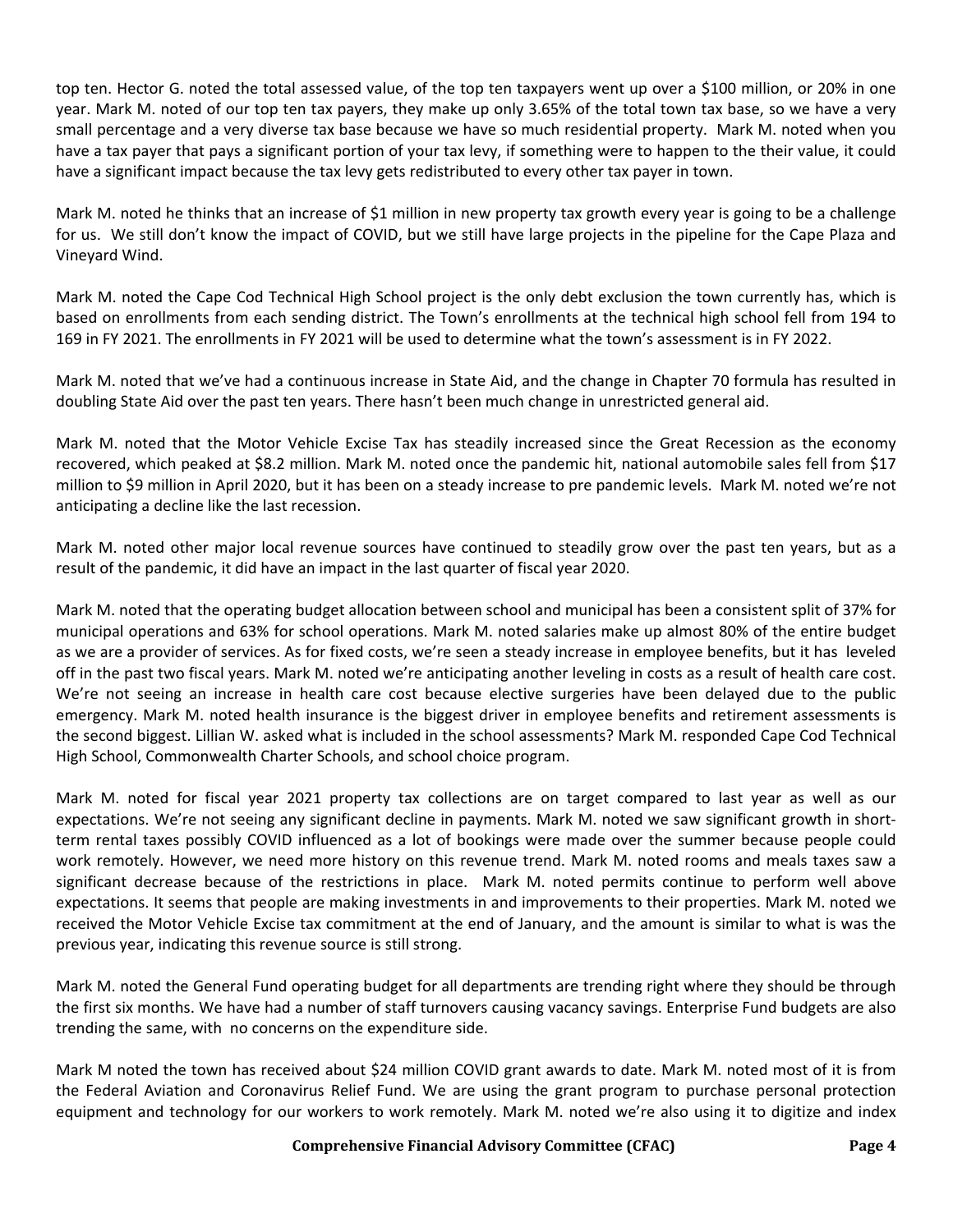over 8 million town documents. They will be accessible using Laserfiche software. Our citizens and workers will be able to access these documents remotely. Mark M. noted the major difference in the aviation grant is that it can be used for anything, but the other grants are all targeted for specific uses. Melanie P. asked why the housing & urban development grant spending to date is so low? Mark M. responded that the initial reward of \$160,000 has been spent, but we recently received a second funding for the program. This second source of funding hasn't been spent yet because we haven't actually received it yet.

Mark M. noted across the Commonwealth of Massachusetts student enrollment has declined as a result of people moving to private and homeschooling. It's not unique to Barnstable. The question will be when this pandemic ends, will we see these students come back into the school system. Mark M. noted statewide, the State has lost over 37,000 students as a result of them transitioning. Mark M. noted Barnstable's enrollment trend is pretty consistent with other Cape Cod schools.

Mark M. noted for the fiscal year 2022 we anticipate roughly \$4.8 million in revenue growth, with most of it coming from property taxes. We plan to increase property taxes in accordance with proposition 2 % plus a factor for new growth of about \$750,000. Mark M. noted we are increasing the Motor Vehicle Excise tax and State Aid. Hector G. noted there is a lot of discussion in Biden's stimulus bill, which a significant chunk is being allocated to States. Why do we not include this aid into the revenue projection? Mark M. responded we can't use an estimate based on what we might receive in state aid. We can't use a revenue estimate to balance our operating budget. Mark M. noted we can't put it in our operating budget because it is going to be targeted spending for specific purposes. Since it is going to have strings tied to it, it's not an operating budget revenue. Mark M. noted it will be separate revenue for target spending. In our FY 2022 General Fund fixed cost, the big change is employee benefits for about \$1 million, which is less than previous years as a result of anticipated in slight increase in health insurance and additional retirees, and an increase in the retirement assessments. Mark M. noted that revenue projections and fixed costs leave the town with about \$3.3 million that's available for operations. Mark M. noted this equates to \$1.2 million for municipal and \$2.1 million for school operations. These are the numbers we're working with right now to start preparing our FY 2022 budget.

Melanie P. wanted to say congratulation to Mark M. on really controlling costs during the pandemic and keeping a good bond rating. Mark M. noted we are just cautious because we do not know the full impact yet, and we are still nervous on the revenue side of things. Mark M. noted mortgage payments forbearance programs don't forgive any of the debt; it just puts it off to a later year. Mark M. noted property taxes get escrowed and still get paid to the town even if people are not paying their mortgage payments. Mark M. noted when we are out of the pandemic, we could have one heck of a summer because people want to come here. Lillian W. asked when you are putting together the FY 2022 operating budget, will you be restraining some of the expenditures as you did last year. Mark M. responded we are going to try and prepare a level service budget. Last year we tried a level funded budget. Lillian W. asked, do you feel comfortable to lift the hiring freeze? Mark M. responded yes we did, and we are currently backfilling those vacant positions. Hector G. asked about the bond issue coming up next week. Do you think the interest rates will be comparable to last February? Mark M. responded yes, similar to last year, but we'll be issuing a taxable bond issue because it is funding a private way improvement project. Mark M. noted in March we're going to issue an \$11 million bond issue for our capital program. Mark M. noted the reason we're doing two separate bond issue is because of the taxable bonds need to be separated. Hector G. noted that the interest rates on the taxable bonds will be higher? Mark M. responded yes, they will be higher.

## **Matters not reasonably anticipated by the chair:**

None

**Adjournment:** 

Meeting adjourned at 8:00 p.m.